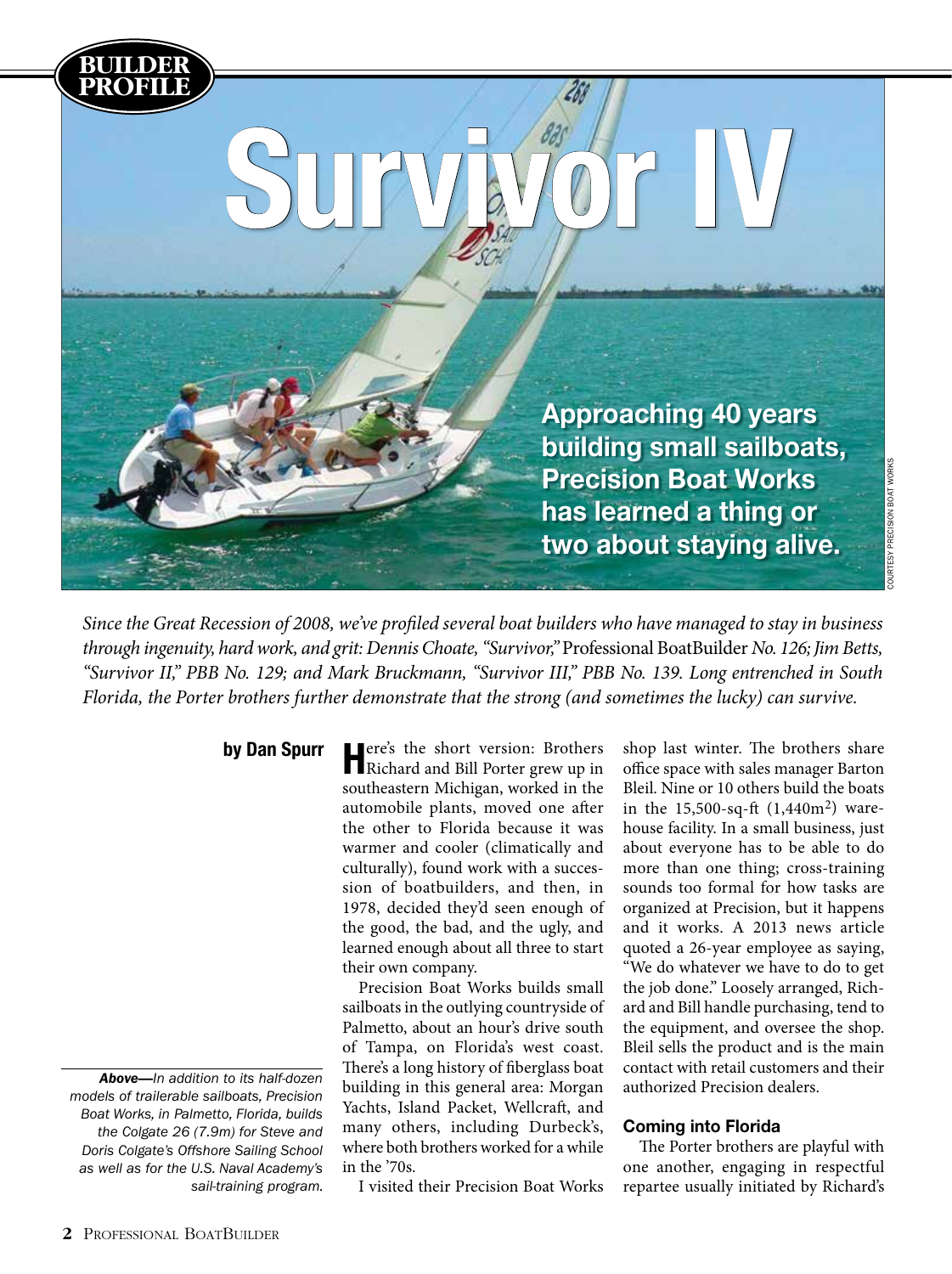

dry humor. In the mid-1960s Richard worked at the Ford Wixom Assembly Plant. "I started at \$2.71 per hour and got a nickel raise up to \$2.76 and that pay rate lasted forever. I moved down to Sarasota in 1970. There were few companies around here that had more than 12 employees at that time. One was Tropicana orange juice, one was Miller Trailers, and one was Wellcraft Marine. I just happened to end up at Wellcraft. Bill moved down a year later, also to work at Wellcraft. We both liked working in the boat business.

"Bill worked as a final finisher for \$2.25 an hour. Best I've ever seen. I was a rigger because I could use a hammer and a saw."

Richard made supervisor, earning \$200 a week, but put in so much time he figured he made pennies an hour.

"We were building 15 boats a day," he says. "Dick Genth managed many powerboat companies around here [including Wellcraft at that time]. He was an amazing character. You stayed until the fifteenth boat was done. Dick was in the building before you got there and was there after you left. Not only a great businessman but a great

*Precision has occupied the same building outside Palmetto nearly since the company's inception in 1978. The crew is adaptable: tooling a 100' (30.5m) custom project required removal of the back wall to get the mold out.*

storyteller as well. A lot of guys followed him around from company to company. Then we went to Durbeck's, the custom builder in Bradenton. Mainly built custom trawlers. He [Win Durbeck] came to Florida and started with Morgan Yachts. He was a casket maker in New England and had all the woodworking tools. Bill and I worked for two or three other companies before starting our own."

Richard says that while at Durbeck's, in addition to custom trawlers, they made multiple boat plugs and molds for other companies such as Tartan and CSY. That experience gave them the skills needed to create plugs and molds for their own boats years later. The brothers continued to browse the area builders, including Hidden Harbor in Sarasota, and Seaforth, which was later to become their entrée into a business for themselves.

*Precision's founders, Bill Porter, left, and his brother Richard, grew up in Michigan, working in automobile plants, where they learned early on about production and assembly of parts. They moved to Florida separately in the 1970s.*

### Starting Up

In the late '70s, Steve Belack was building a 22*'* (6.7m) sailboat called the Seaforth, a Steve Seaton design. Seaton, better known today for his classically styled motoryachts, had also designed 13*'*, 14*'*, and 16*'* (4m, 4.3m, and 4.9m) daysailers for Belack. Richard had worked at Seaforth and Bill had worked for the company that built Belack's tooling, so when the brothers deemed it time to strike out on their own, a partnership with Belack seemed sensible. In 1978, the new business was capitalized with just \$5,000. Before long, they bought out Belack and continued on their own. The brothers estimate they built 120– 130 Seaforths over the next few years.

"We were the only two people there," says Bill. "We cleaned the bilges and cleaned the toilets."

When it was apparent that they needed more models, they contacted Seaton, who not only had designed the Seaforth but was well known to them as the designer of the Durbeck custom trawlers and the 46*'* (14m) ketch they'd helped build. After Seaton, the Porters

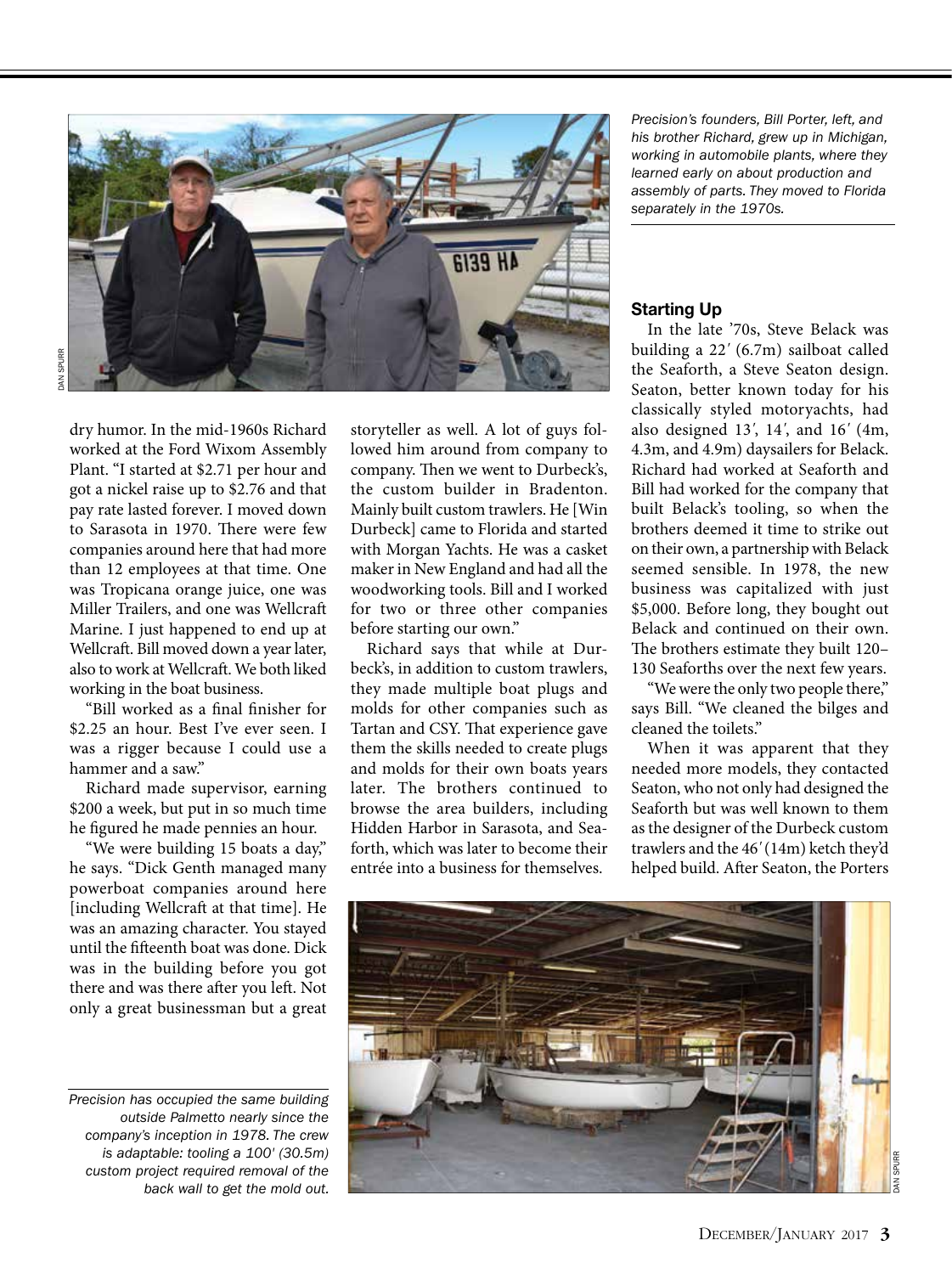### PROFILE: *Precision Boat Works*



*The Precision 18 features a stub keel and centerboard with kick-up rudder. Principal specifications: LOA 17'5" (5.3m), LWL 15'5" (4.7m), beam 7'5" (2.3m), displacement 1,100 lbs (498 kg), ballast 350 lbs (159 kg), draft 1'6"–4'3" (0.45m–1.3m), sail area 145 sq ft (13.5m2).*

decided to work with designer Jim Taylor, beginning with the Precision 18 (5.5m) in 1984–85. Over the next four to five years they eased away from the older Seaton designs and began adding Taylor's designs exclusively, next being the Precision 15 (4.6m) in 1989. Richard explained what they liked about Taylor: "He designed the new Starwind 19 [5.8m; built by the sailboat division of Wellcraft, called Starwind]. We were watch-Courtesy Precision Boat Works ing the progress with that boat and

saw it being tooled up and really liked the boat, the way it was designed and built. All of Taylor's boats sail so very well. He's the best designer to work with because even when he says you can't have *that*, he will explain why you cannot do something as opposed to just saying no. But he will then work with you and your ideas to add in even more features than you had thought of. You go back and forth until you agree. Jim is easy to work with, and he always delivers more than you wanted."

# Layup and Assembly

Focusing on assembly, Bill countered: "We liked the Starwind 19 design, but the way it went together was *difficult*, so we thought we could be competitive in that market building a slightly smaller boat less expensively. All our boats go together really well."

Richard: "A lot of thought goes into how to build them efficiently. The hull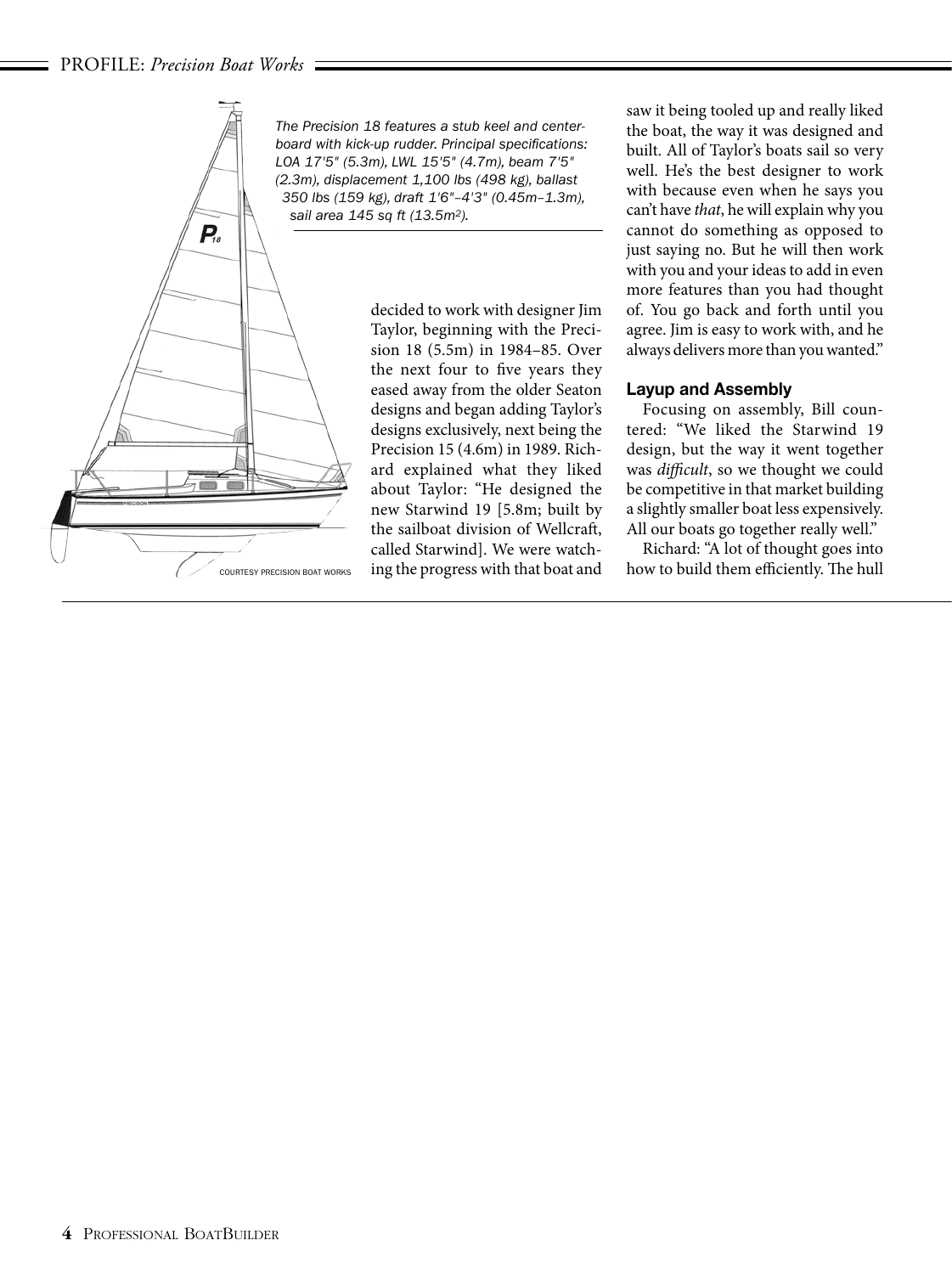

*Above—A prewired deck is suspended by overhead chain hoist before it is lowered onto the hull. Right—A shop crew member with a buffing wheel details a hull before moving the boat outside and onto a trailer for delivery.*



liners are structural. A lot of people are building furniture and then stick them together and hope it supports the boat. Part of our scheme is Jim Taylor and part of it is us."

Bill: "The liner is also incorporated in the hull–deck joint. No trimming of the liner when you drop it in. We save all of that energy. With our system there's only one way it can go in. You

can push in the side of a bare hull, but once you put the liner in, it's like a tank. It's like pushing against the side of a building. When you put the deck on it's really strong, and then you bolt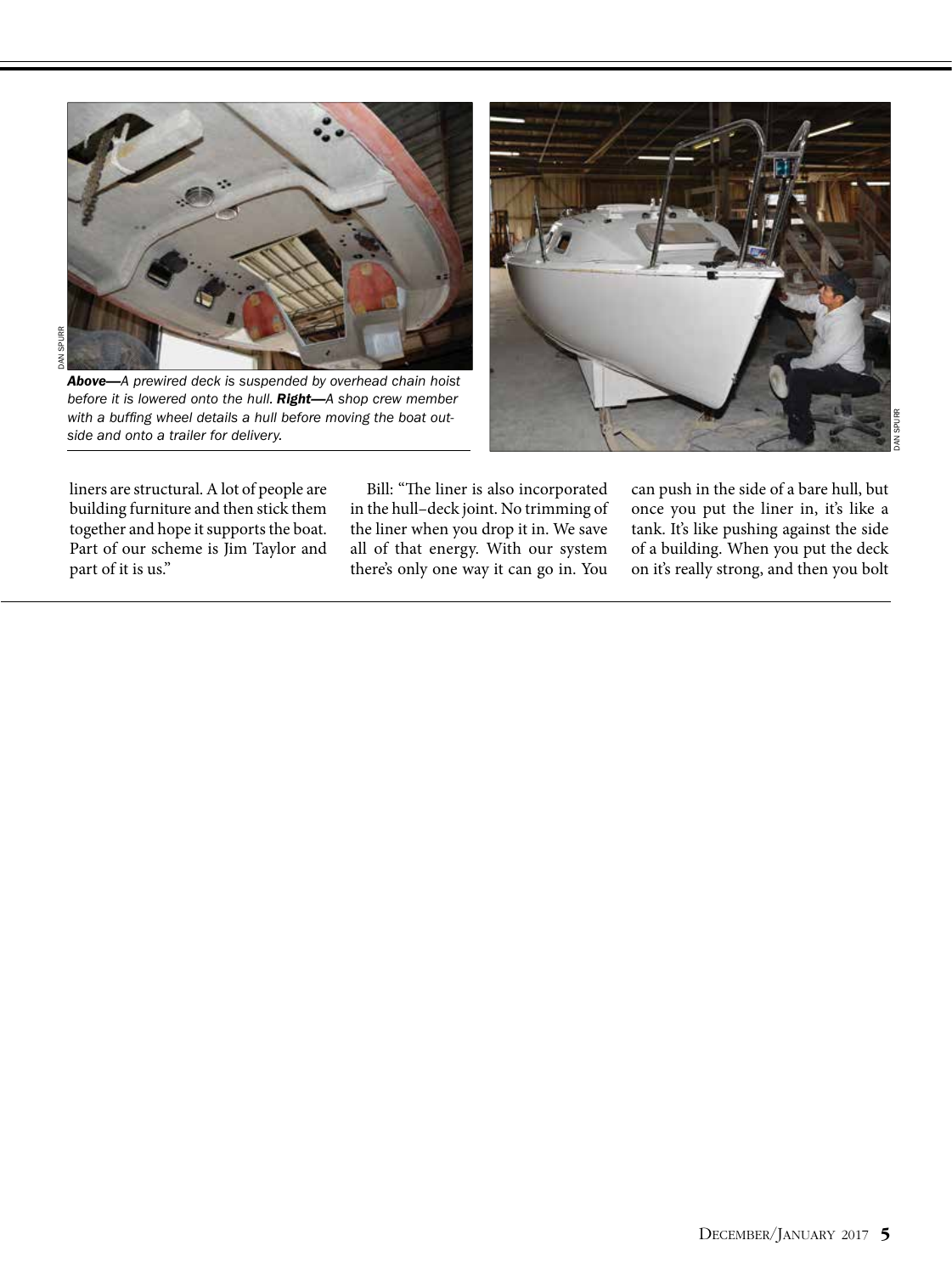the hull, deck, and liner altogether at one time. It doesn't leak, it's strong, and really light."

The liner is locked into the hull vertically by the hull–deck joint and horizontally by indents. Richard: "Drop the deck in, drop the pin through the hole, and it's all lined up." The Precision 28 (no longer in production) had a companionway that locked into the hull. "Some liners [made by others] require shifting and shims," says Bill. "Our parts only go together one way."

"Bill and I did 99% of the labor on the first 75 or 100 boats we built," Richard says. "And a lot of conversation in between. Like accommodation compromises inside and out." They'd taken a hard look at the Starwind 19 tooling and believed they could improve on it, specifically to expedite assembly and thereby reduce manhours. "It doesn't cost us anything to make a better build," Richard says. "It's



*Left—The hull, liner, and deck are fastened together and covered with a vinyl rubrail. Right—A pin inserted into holes in the flanges locates and aligns all three parts prior to fastening.*

easier and less expensive."

Bill: "For the hull–deck joint we through-bolt the hull, the deck, and the liner. All three of them. This system is simple and strong. No way to break the joint; you'll break the boat first. We use 3M 5200 all the way

around the hull and deck. Then the hull and deck joint is covered with vinyl rubrail. We purchase the rubrail from Prototype Plastics in Clearwater. We own the dies for all of our rubrails. Our rubrail…we stretch the hell out of it. Held at two points with screws at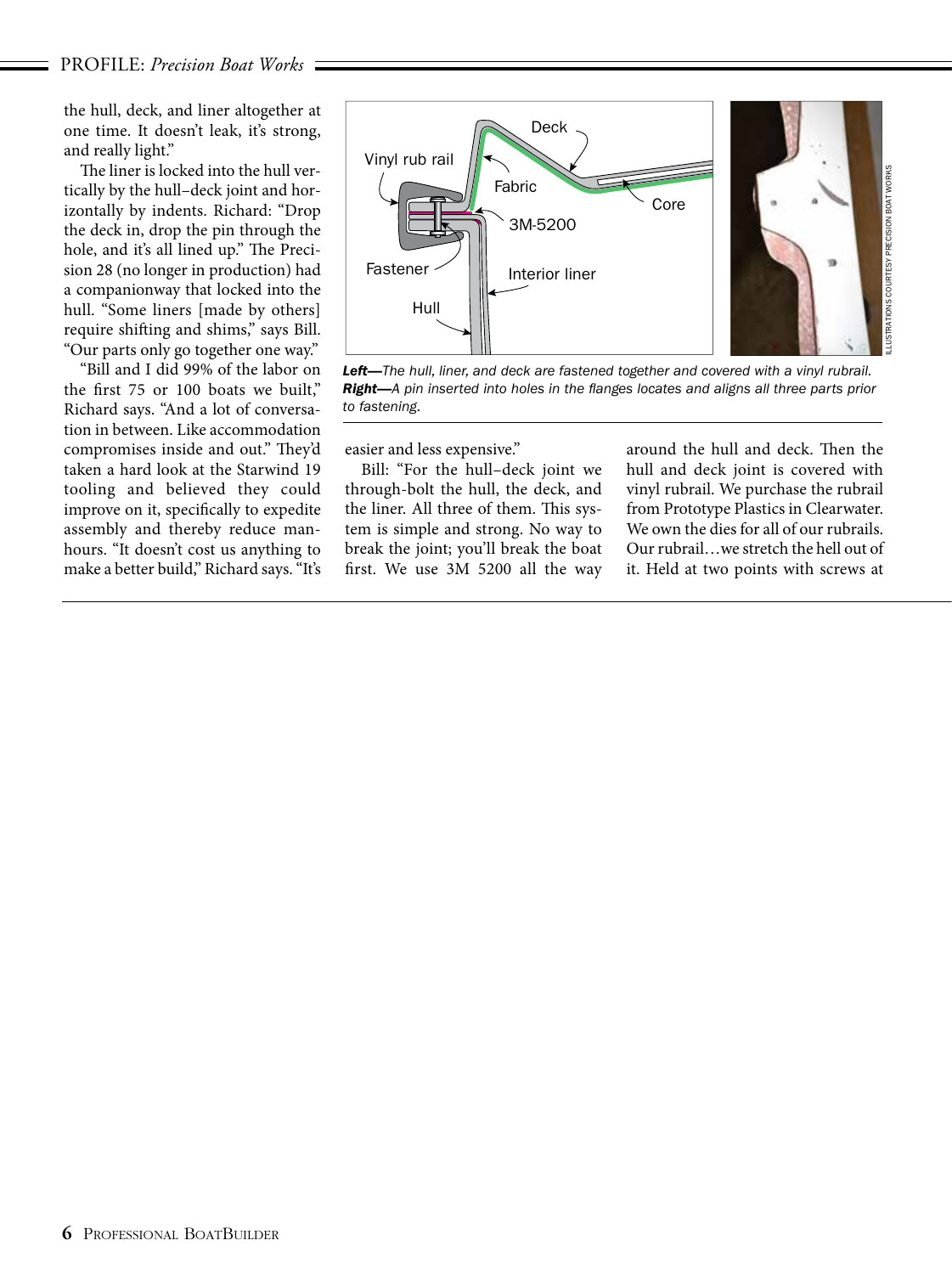the stern. No intermediate fasteners or adhesives. Three guys pull it tight to stretch it firmly against the hull–deck joint. It has to be stretched to stay."

The hulls (solid fiberglass) and decks (PVC closed-cell foam core with plywood inserts) are a hand layup. "Never had a chopper gun in our operation," says Richard. "Low-tech, high quality. Nothing exotic. We're not doing anything now we didn't do 35 years ago. The materials have improved though: the polyester and vinylester resins, mat and woven roving. About 15 years ago we adopted vinylester resin for the hull skincoat. Straight vinylester. No blend. We've had no blistering problems."

### Strategic Decisions

One can extrapolate from the above the first of the Porters' maxims for survival, *their* survival at least: low tech, high quality. What follows from that early-on decision is the size of boats Precision builds.

Richard: "We started with the 18, 21, 23, and built up to the 27 and 28, which was a really nice boat, but we couldn't get enough stocking dealers to make it a long-term success. We built the 27 and 28 during the winter months, when small boat sales were slower. The boat was a bit different for us with its inboard power, wheel steering, pressure water, and shore power. We were used to building 15-footers and all of a sudden we're building a boat with *systems*. While the 27 and 28 worked well for us, it was just too expensive for our dealers to inventory without hurting their efforts in small-boat inventory and sales. We decided trailerable boats were what we were known for, and what our dealers could sell."

They also decided to resist the feeling they needed to continually develop new models. "We'd like to replace models quicker but the economic reality is . . . you spend x dollars developing a model and what does it actually do to your bottom line?" Richard asks. "Does it really improve us? We're building the same boats, though we have made many updates over the years. Our newest model is the 185, and it's 13 years old. It's not like we have 15,000 Catalina 22s to compete against. We only have 500 Precision 23s to compete against. We do look at our competition every year with each of our eight models and evaluate how we stack up. So far, we feel we still have

some great boat models that have withstood the test of time."

The Porters have taken on some specialty and one-off projects over the years, such as tooling a 100*'* (30.5m) Ron Holland design (to get the mold out of the shop, the end of the building had to be removed), and tooling for Wellcraft, Starwind/Spindrift, a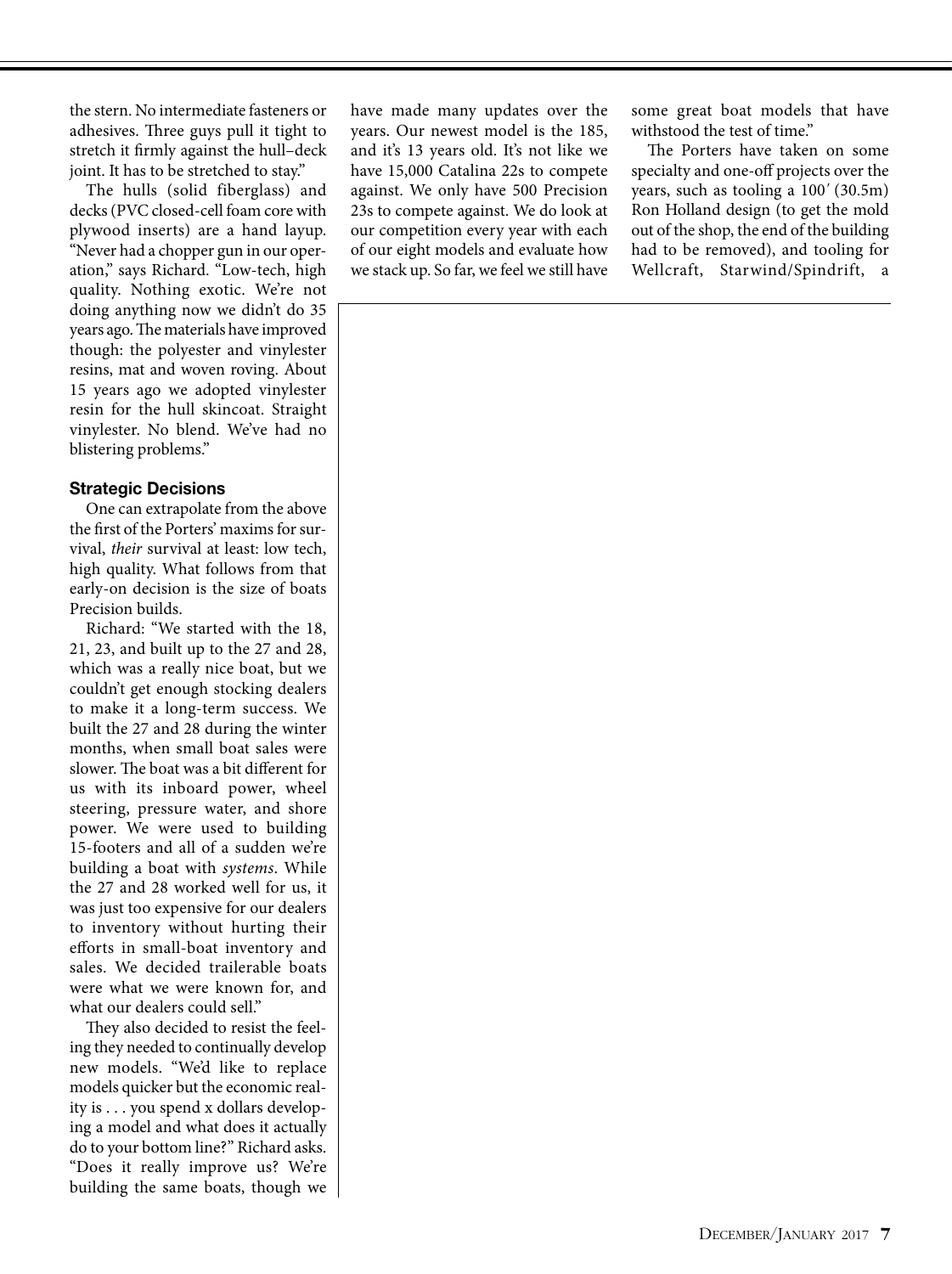

work has never led them too far astray from their small sailboat foothold. Stick with what you know and are good at—*and can sell*.

A periodic constant, if you will, has been building the Colgate 26 (7.9m) for Steve and Doris Colgate's Offshore Sailing School, which commissions the boat for several schools it has in Florida (headquartered in Fort Myers), New York, and New Jersey. The same boat is employed by the U.S. Naval Academy sail-training program in Annapolis, Maryland; in fact, Precision had just delivered 12 to the program prior to my visit. That yeilds a total of 42 Colgate 26s at the Naval Academy, and 15 at the U.S. Coast Guard Academy in New London, Connecticut.

Selling only through its dealer network over the years has become increasingly problematic. Richard

*The Colgate 26 was developed specifically for teaching beginners how to sail; it features a ballasted keel, a large cockpit, and a simple rig with 100% foretriangle jib.* laments that it's difficult to get stocking dealers: "We could have as many dealers as we want if we want 'brochure dealers.' If you have the requirement that they have to buy a boat or three boats to be a dealer, it gets harder and harder. But we and the dealers know, the dealers that have boats to

show are the dealers that actually are selling boats. We don't sell factory direct, but we are very involved in assisting the dealer with selling a boat. Originally we didn't want to have that much direct conversation with the potential buyer, as that is what dealers do. But now find we have to be much

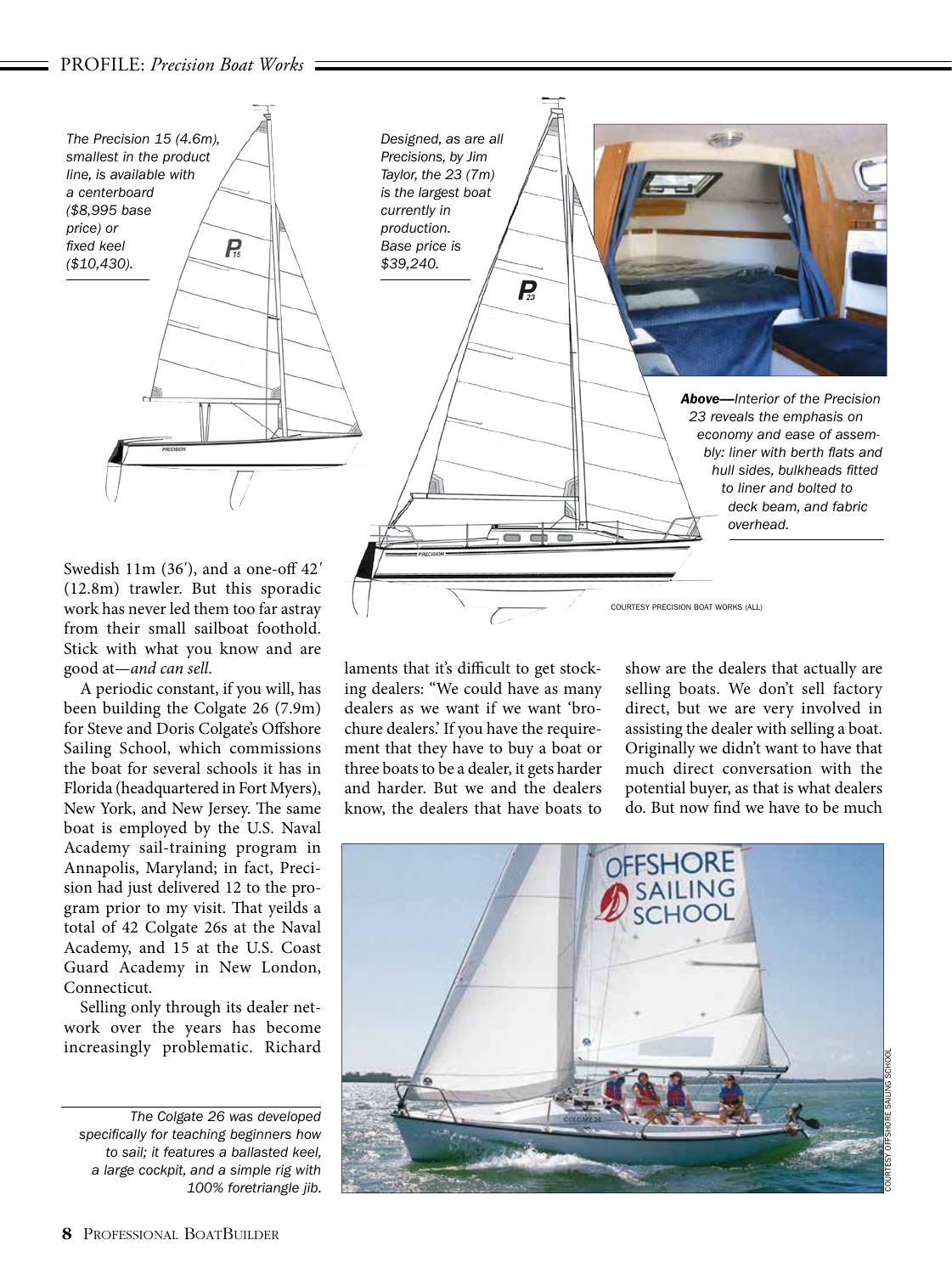# AD SPACE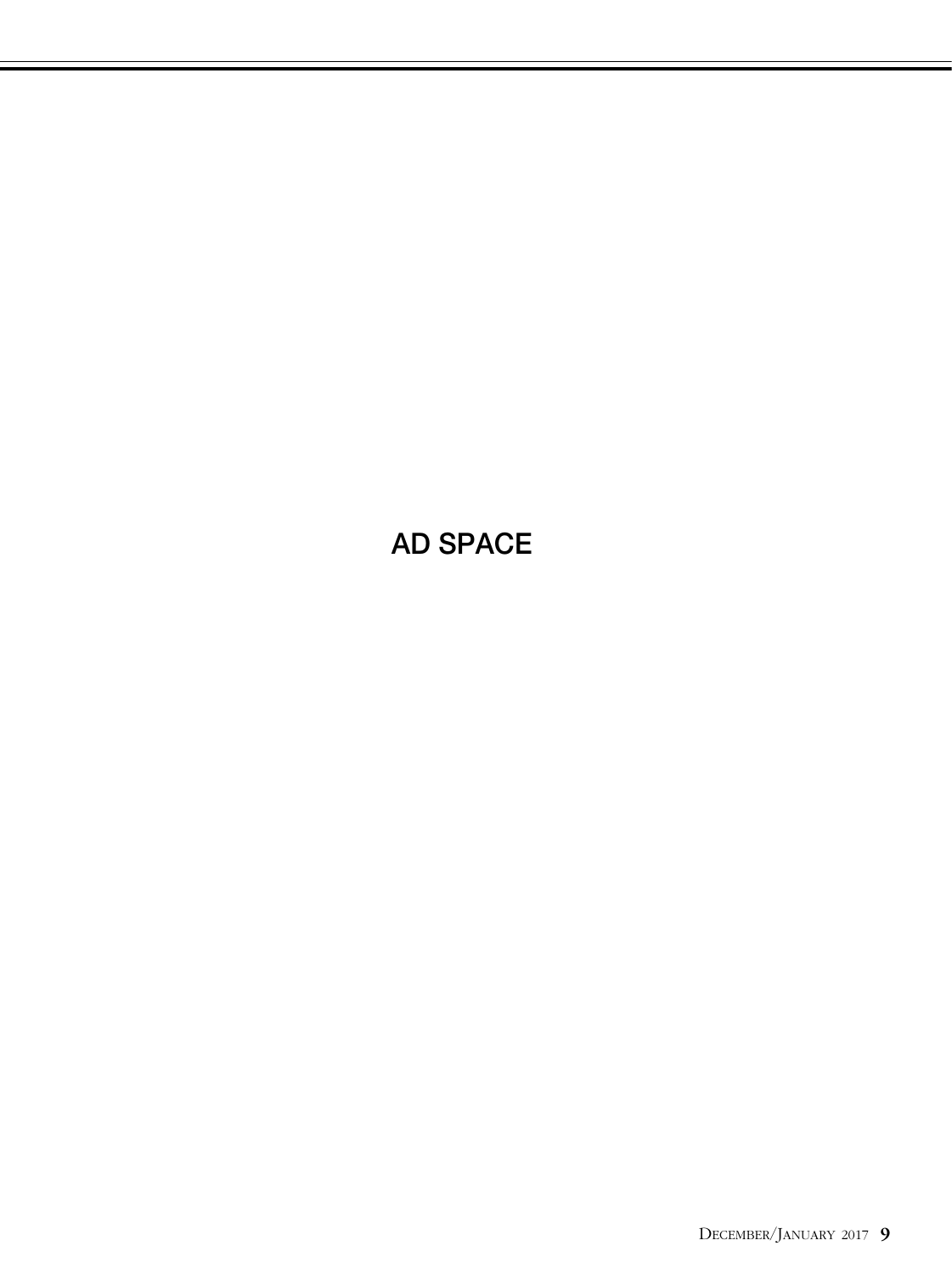

*The Precision 185 (18'5"/5.6m) is built of hand-laminated fiberglass with a vinylester resin skincoat for improved blister protection.*

> more involved to assist the dealer and boat buyer."

All details of the sale, however, including the actual transaction, are handled by the dealer. Most dealers are located in the Great Lakes region and Northeast, with others ranging as far west as Texas, but none on the West Coast. As Richard points out, shipping from Florida to the West Coast adds a bit more to the final cost of the boat. An additional issue in appointing a stocking dealer out west is the higher cost of display space.

# **Scheduling**

Despite their many years in business, the Porters find it difficult to anticipate consumer/dealer demand. Richard says, "Ideally, in this business you'd like to build the same number year round. Everyone wants their boat in the middle of April. We used to keep a fair amount of inventory—up to 50 in December and zero in April. But the market's not that big anymore."

During my February/March visit he said they still had 15 to 20 in stock. "We don't necessarily follow the trends. We don't know why. We're such a tiny part of a tiny market. This time of year, when we start building boats for stock, we always guess wrong what's going to sell in the spring. Last year it was little boats, so you start building little boats, but the dealers want big boats. No logical pattern to it. Fortunately, while the model mix changes, the dollar volume stays about the same. As the dealers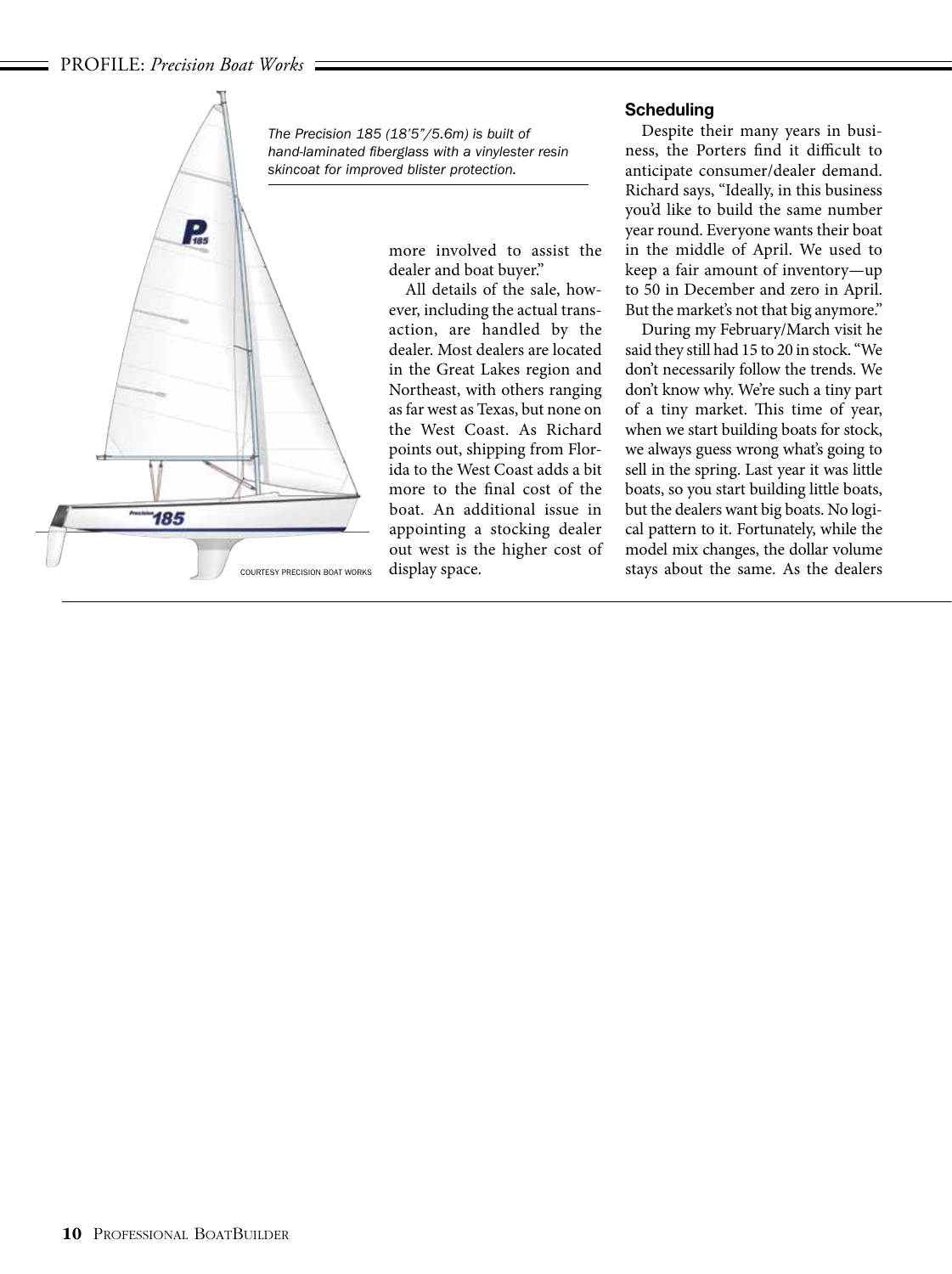have cut back on their stock boat inventory, we have stepped up our finished and in-process inventory to help the dealer and retail buyer take delivery of a new Precision in a short period of time. This is a large additional cost for our company, but it is something that had to be done to react to the current market situation."

## **Vendors**

Precision works with a core group of suppliers and tries to keep the number few and manageable. Though boat model sizes range from 15*'* to 23*'*, there is a lot of commonality between models. For example, the same cleats, from the same hardware manufacturer, are fitted to all models. Same for windows and other parts. "So," Richard says, "purchasing is relatively easy, considering the complexity of the business." He estimates that 10 suppliers provide 95% of what Precision buys: Almost all hardware is from Harken (Pawaukee, Wisconsin); Seco South (Largo, Florida) for running and standing rigging; sails from Rolly Tasker (Phuket, Thailand), except for the more performance-oriented Precision 185; trailers from Magic-Tilt (Clearwater, Florida); and for decades, masts and booms from Dwyer Aluminum Mast Company (Branford, Connecticut).

# A Changing Market

The brothers say they've never done much national advertising. But in the 1980s they exhibited at four to five national sailboat shows, and supported their dealers at the U.S. Sailboat Show in Annapolis, Maryland. That show, the country's largest, no longer draws as many small boat dealers from around the country. Meeting potential new dealers is no longer common, Richard says. "Years ago, we had a dealer in Pennsylvania that would charter buses and bring their customers to Annapolis."

Miami and Chicago were also on their short list of shows attended as a factory effort.

"We used to spend \$10K a year on brochures," Richard says. "You don't

do that anymore. Everybody's online. That's been a good thing for cost containment. You used to go to Annapolis and see your brochures lying all over the ground. People would grab them and throw them. I'd say, 'There's 50 cents, there's 50 cents.'

"We started at the top of the market back in 1978. We started during the Arab Oil Embargo, when people couldn't afford gas to put in their powerboats. We had a Sarasota dealer who'd sell 13 daysailers in a weekend. Those days are gone. The embargo was great for sailing, but then the next year they discovered they couldn't waterski behind their sailboat or fish or get to their restaurant in half an hour. But